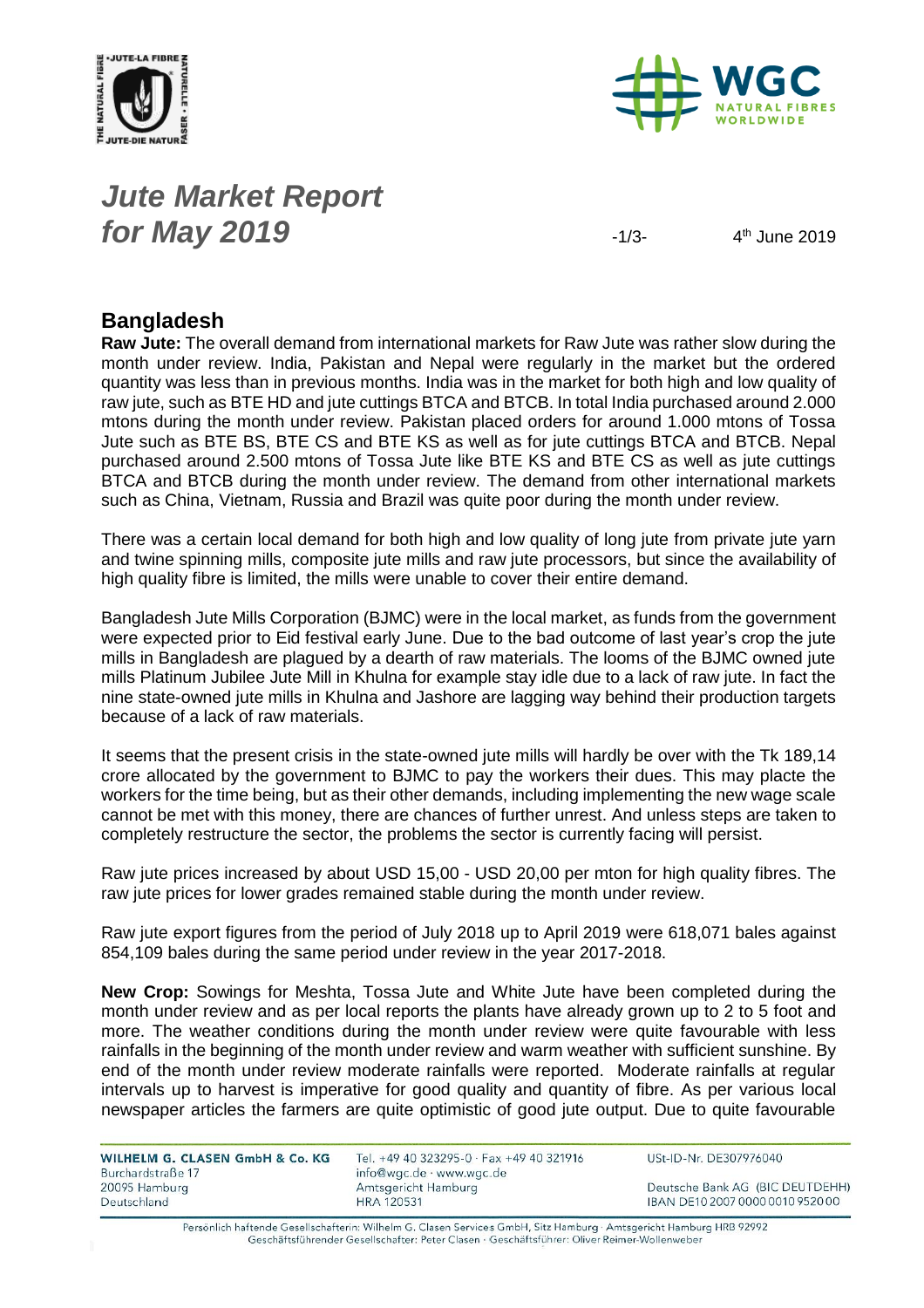



## *Jute Market Report for May 2019*  $\frac{2}{3-2}$

 $4<sup>th</sup>$  June 2019

weather condition jute cultivators in Rangpur are expecting a good yield of the crop. Various sources are furthermore reporting that sufficient water supply, necessary agri-inputs and congenial weather condition have made the farmers optimistic of a good output of the crop. Growers are being given necessary advised and assistance in this regard to boost the production of the crop this year.

**Jute Yarn and Twine:** During the month under review export demand for high quality Jute Yarn and Twine from the major importing countries such as Turkey and Iran increased again compared to previous months. Furthermore a satisfactory demand for low and high quality Jute Yarn and Twine from markets like Uzbekistan, Indonesia, Malaysia, India and China was observed during the month under review. Demand from African countries, USA and Europe was rather slow during the month of May. There was regular demand from the local market for jute yarns/twines of Sacking and Hessian qualities for packaging purposes. The export prices for high quality jute yarn/twines increased about USD 60,00 - USD 70,00 per mton. For low quality jute yarns and twines an export price increase of USD 30,00 – USD 40,00 was observed during the month under review. It is reported that only the solvent mills are booked with their existing orders up to August 2019, whereas the mills, which are facing financial difficulties are in trouble to fill their order books.

**Jute Goods:** Regular export demand for finished goods for Hessians and Sackings has been observed from international markets like Africa, Europe, Australia, USA, China and Vietnam. The demand for sackings and hessians from the local market remained stable during the month under review.

CBC: Same as during the previous months, there was less export demand for jute CBC from the regular importing countries like Europe, UK and Japan.

During the month under review export prices appreciated:

| Hessian: | Price increased approx. 3-5 % |
|----------|-------------------------------|
| Sacking: | Price increased approx. 3-5 % |
| CBC:     | Price remained unchanged      |

The Ministry of Jute and Textiles has urged the finance ministry to provide cash incentives to 49 more diversified products. The jute ministry sent a letter with the request and a list of proposed products to the finance division on May 8<sup>th</sup>. Presently, 232 diversified jute goods exporters receive 20 per cent cash subsidy. Besides, the jute yarn and twine exporters and hessian exporters get 7 per cent and 12 per cent cash incentives respectively. The main reason for this request is the shrinking foreign markets and a poor demand from the local and international market. The jute industry in Bangladesh relies heavily on exports, which accounts more than 80 per cent, because of a restrained response from the domestic market. But in recent years exports of jute goods nosedived due to the falling demand in two major markets, Turkey and India. While the Turkish

WILHELM G. CLASEN GmbH & Co. KG Burchardstraße 17 20095 Hamburg Deutschland

Tel. +49 40 323295-0 · Fax +49 40 321916 info@wgc.de · www.wgc.de Amtsgericht Hamburg **HRA 120531** 

USt-ID-Nr. DE307976040

Deutsche Bank AG (BIC DEUTDEHH) IBAN DE10 2007 0000 0010 9520 00

Persönlich haftende Gesellschafterin: Wilhelm G. Clasen Services GmbH, Sitz Hamburg · Amtsgericht Hamburg HRB 92992 Geschäftsführender Gesellschafter: Peter Clasen · Geschäftsführer: Oliver Reimer-Wollenweber